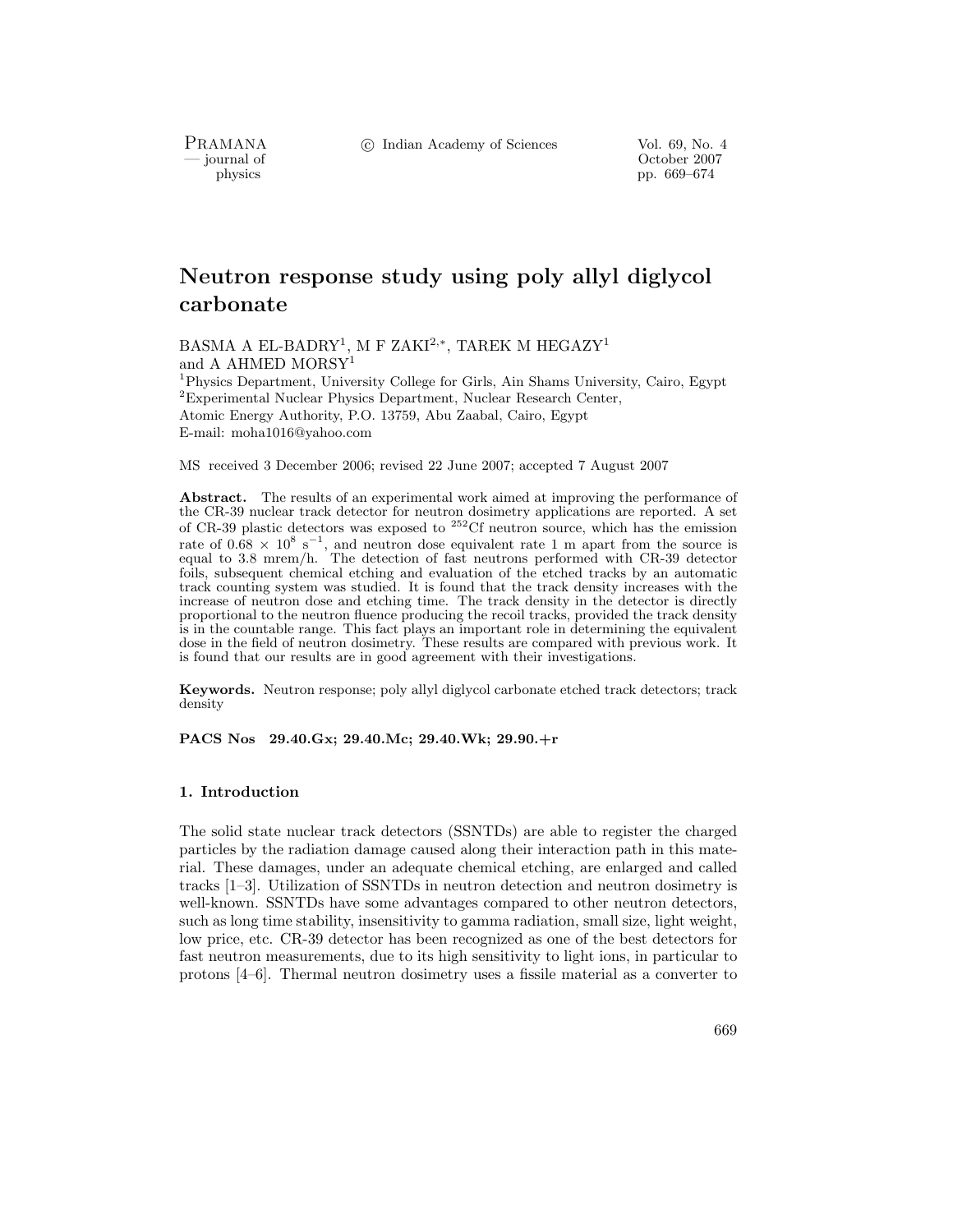#### *Basma A El-Badry et al*

produce fission fragments and alpha particles, which are registered in the track detector placed behind the converter. With regard to the registration of fast neutrons, their sensitivity depends on recoiling nuclei within the volume of the detector itself and, in addition, on recoiling protons when hydrogen-bearing converter is placed in front of the detector. CR-39 solid state nuclear track detector with 100 keV energy threshold and nearly flat response with energy and practically insensitive to beta and gamma radiation was thought to be more suitable in a reactor environment where effective energy of neutrons is less than 500 keV [7,8]. So, CR-39 solid state nuclear track detector has gained a widespread acceptance for personnel neutron monitoring in recent years due to its high sensitivity to protons. The registration of protons in track detectors has long been recognized as the basic requirement for successful neutron personnel monitoring [7]. Furthermore, subsequent electrochemical etching leads to enlargement of the protons recoil tracks several times, which allows one to scan easily a large area of low spatial density of the tracks as it would normally be encountered in neutron dosimetry. Several reports demonstrated that the detector response depends on the external radiation of material and the hydrogen content [9]. The influence of  $\gamma$ -ray irradiation on the neutron detector response on CR-39 has been studied by Kobzev *et al* [10]. They found that the track density increases with the increase of neutron dose. The effects of thermal, intermediate and fast neutrons along with the dose information due to the components of the radiation field have been investigated [11]. For such purposes the etched track detectors are the most favorable: they can be used to study the spatial and energy distribution of neutron field mapping and dosimetry [12–15]: they have small dimensions, good proton sensitivity and they do not disturb the radiation field [16]. Hence, the aim of the present work is to study the ability of CR-39 detector to detect and determine its response for the fast neutron to use it in neutron dosimetry.

#### **2. Experimental details**

Poly allyl diglycol carbonate (PADC), generally referred as CR-39 in the literature, covered with a polyethylene layer was used in the present experiment. The thickness of the detector was 1 mm and it was procured from Track Analysis System Ltd., UK. Before irradiation, the polyethylene layer was removed. Five samples of the detector were exposed for nominal periods of 1, 2, 3, 4 and 5 days to neutrons from <sup>252</sup>Cf source (emission rate =  $0.68 \times 10^8$  s<sup>-1</sup>) at Atomic Energy Authority, Egypt, which has the neutron dose equivalent rate 1 m apart from the source is equal to 3.8 mrem/h. In all cases, the samples were suspended by a teflon bar and chemically etched under the same standard conditions during different durations in 6.25 N NaOH at  $70 \pm 0.1$ <sup>°</sup>C. The change of track density with etching time and neutron irradiation time was studied. The detector evaluation was carried out by a LEICA image analyzer which consists of PC with LEICA QWIN program, DMRE optical microscope, equipped with motorized x-y stage and autofocus options controlled by special program operated under Windows 98. This system allows us to analyse the object structures with high spatial resolution. Figure 1 shows the experimental set-up for irradiating CR-39 with <sup>252</sup>Cf source and determination of the bulk and track etch rates.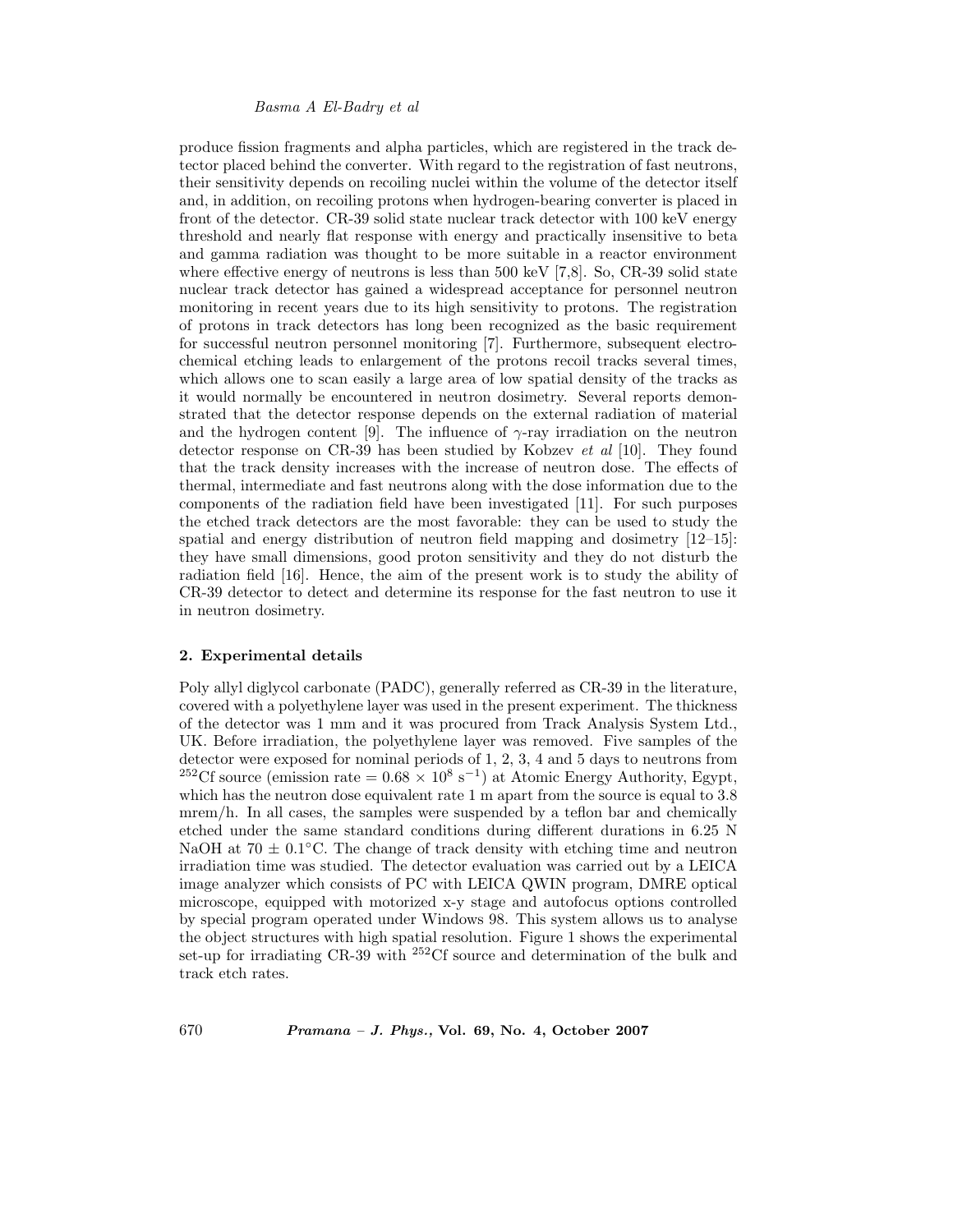*Neutron response study using PADC*



**Figure 1.** A schematic diagram showing the experimental arrangement and determination of bulk and track etch rates.

#### **3. Results and discussion**

To verify the supposed effect of the pre-etched detector to know detector background arising mostly from atmospheric radon, the unirradiated CR-39 detectors were etched in 6.25 N NaOH at  $70^{\circ}$ C for a duration of 1–6 h. The mean value of background for the pre-etch times above 1 h is found to be constant and the value is  $163$  tracks/cm<sup>2</sup> with a statistical error of 5%. The bulk and track etch rates are determined by the frequently used method of fission fragment. Fission fragments are easily obtained from a  $252 \text{C}$ f radioactive source. Since the ranges of fission products are relatively small, the track etch rates can be considered constant during etching. Under this condition, the following simple equation can be used, (i.e.,  $D = 2h = 2V_b t$ ), where D is the track diameter, t is the etching time and h is the removed layer. It is found that the  $V_b$  and  $V_t$  values for CR-39 detector using 6.25 N NaOH at  $70^{\circ}$ C are 1.62  $\mu$ m/h and 5.24  $\mu$ m/h, respectively.

The track density is also determined by visual counting and its behavior as a function of neutron irradiation time is shown in figure 2. It is clear that the track density increases with increase in the neutron irradiation time and at the same dose it increases with increase in the etching time. This fact plays an important role in determining the equivalent dose in the field of neutron dosimetry. The track density in the detector is directly proportional to the neutron fluence producing the recoil tracks, provided the track density is in the countable range. This result agrees well with the previous reports [8,17,18]. The increase in track density with increasing etching time can be attributed to some tracks formed at larger depth from the surface which need longer etching time to be revealed. However, we expect that after certain etching duration the track density will decrease, as in figure 3, because the recoiled protons have a limited range in material. From figure 3 one can see that for etching time less than 10 h, track density increases linearly with increase in etching time. It shows that the etchable tracks in the CR-39 detectors are distributed uniformly at different depth and this result is in good agreement with the result reported in [19,20].

A photomicrograph for CR-39 detector irradiated by fast neutrons and etched in 6.25 N NaOH at  $70^{\circ}$ C for 4 h is given in figure 4. The response of the dosimeter obtained from fast neutrons is summarized in table 1 at 10 h etching time in CR-39. The response is defined as the track density per neutron as a function of energy.

*Pramana – J. Phys.,* **Vol. 69, No. 4, October 2007** 671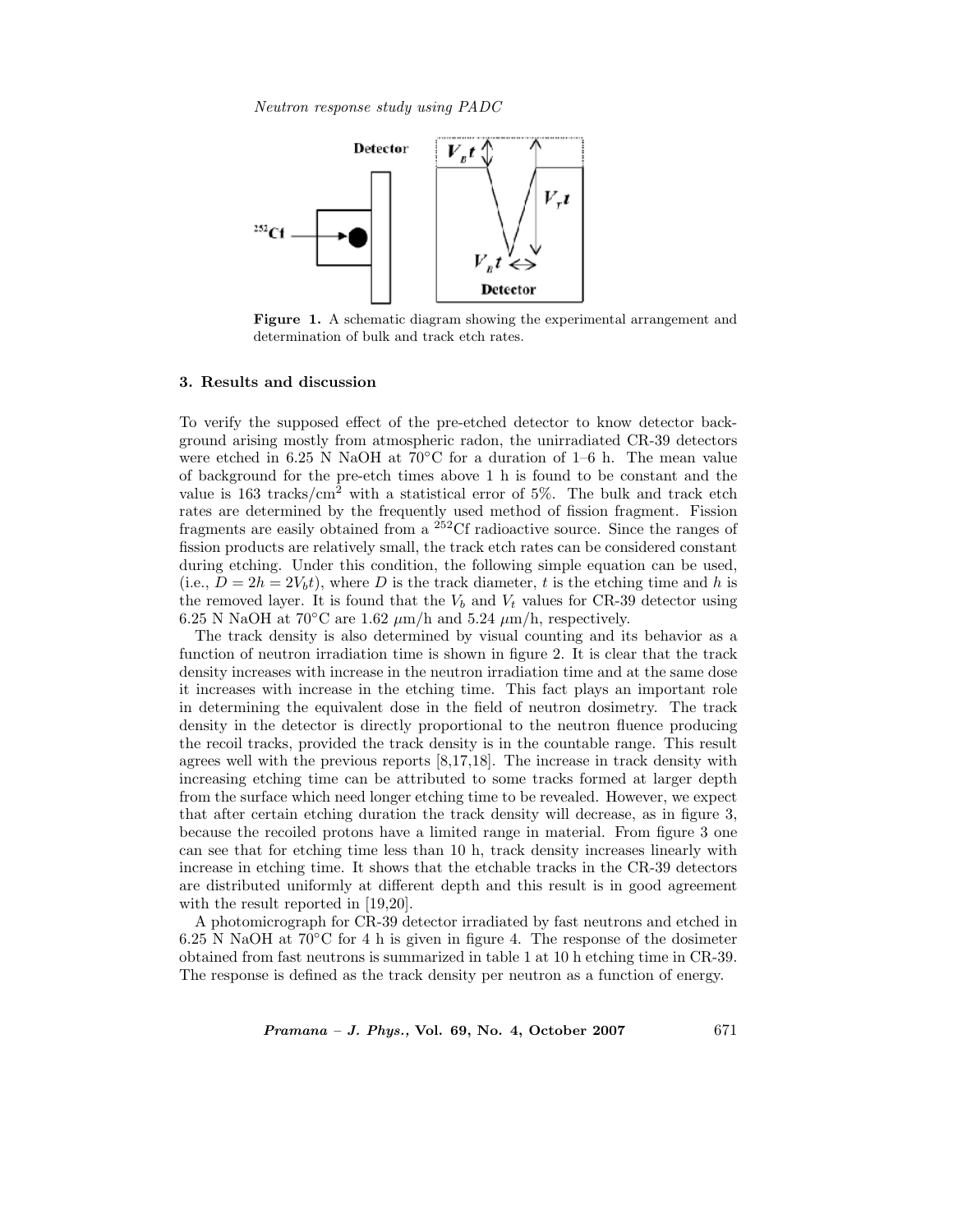*Basma A El-Badry et al*



**Figure 2.** The dependence of the track density on the irradiation time in CR-39 plastic detector.



**Figure 3.** The variation of track density as a function of etching time for CR-39 detector.

**Table 1.** Response of the CR-39 dosimeter at 10 h etching time with 2.3 MeV neutron energy.

| Neutron fluence<br>$(n \cdot cm^{-2})$ | Track density<br>$(\text{tracks}\cdot\text{cm}^{-2})$ | Response<br>(tracks/neutron) |
|----------------------------------------|-------------------------------------------------------|------------------------------|
| $4.67 \times 10^{7}$                   | $1.11 \times 10^4$                                    | $2.38 \times 10^{-4}$        |
| $9.35 \times 10^7$                     | $1.84 \times 10^{4}$                                  | $1.96 \times 10^{-4}$        |
| $1.40 \times 10^8$                     | $2.33 \times 10^{4}$                                  | $1.66 \times 10^{-4}$        |
| $1.87 \times 10^8$                     | $2.96 \times 10^{4}$                                  | $1.59 \times 10^{-4}$        |
| $2.34 \times 10^8$                     | $3.19 \times 10^{4}$                                  | $1.37 \times 10^{-4}$        |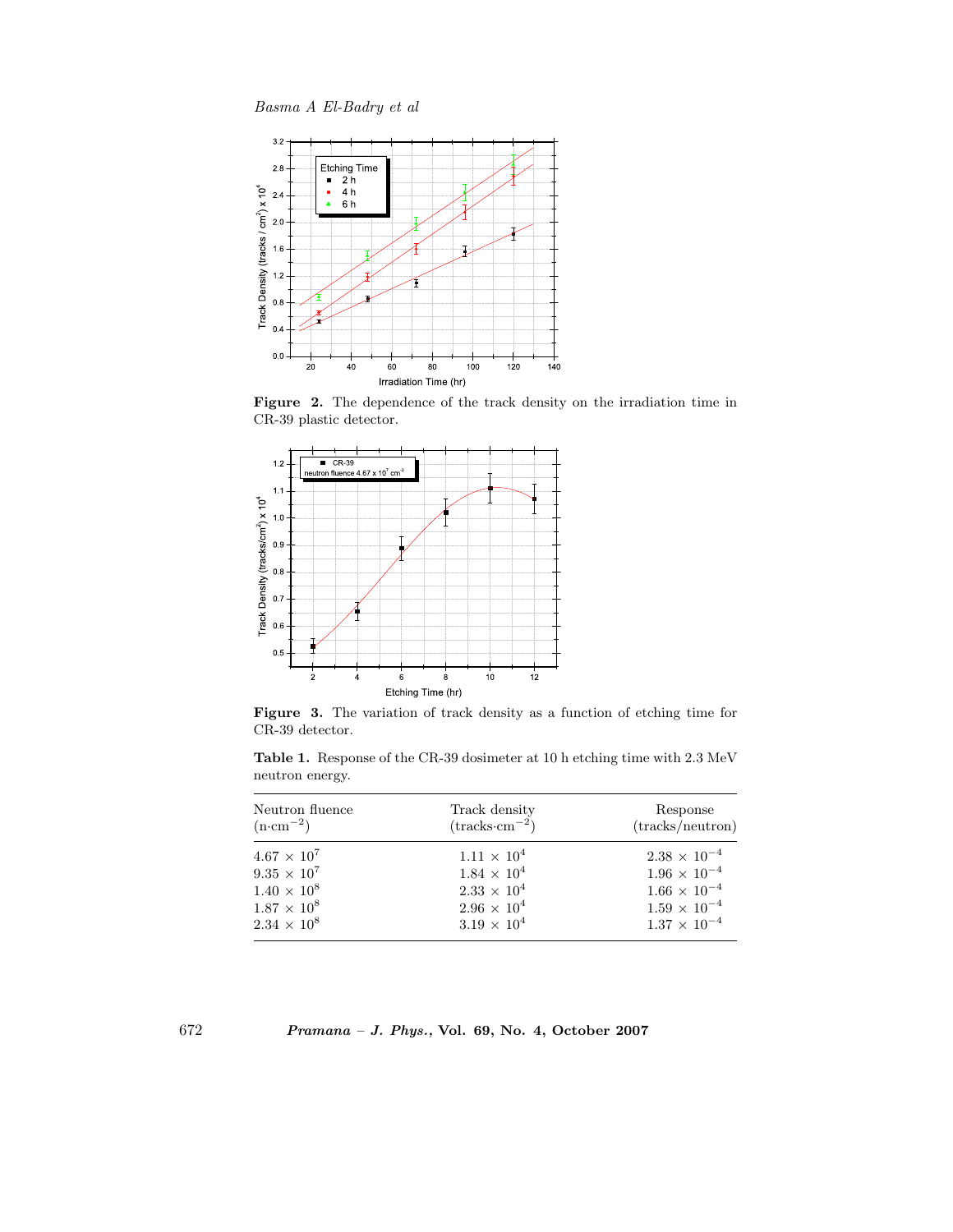*Neutron response study using PADC*



**Figure 4.** Photomicrograph of recoil tracks in CR-39 plastic detector irradiated with <sup>252</sup>Cf neutron source, etched in 6.25 N NaOH at 70 $^{\circ}$ C for 4 h at magnification  $600\times$ .

### **4. Conclusions**

CR-39 solid state nuclear track detector has gained widespread acceptance for personnel neutron monitoring in recent years. It is found that the track density of the CR-39 dosimeter as a function of the neutron fluences is linear. The registration of protons in CR-39 nuclear track detector has long been recognized as the basic requirement for a successful neutron dosimetery. So, CR-39 offers the best prospect for neutron dosimetry, which is due to its high sensitivity to protons.

#### **References**

- [1] Reynaldo Pugliesi and A Marco Stanojev Pereia, *Nucl. Instrum. Methods in Physics Research* **A484**, 613 (2002)
- [2] M Lferde, N Lferde and M Monnin, *et al*, *Nucl. Tracks Radiat. Meas.* **8(1–4)**, 497 (1984)
- [3] R L Fleischer, P B Price and R M Walker, *Nuclear tracks in solids Principle and applications* (University of California, Berkeley, California, 1975)
- [4] I Yu Onishchuk, I Lengar, L Kadenko, V Golinka-Bezshyyko, R Petryshyn and J Ilic, *Skvarc. Radiat. Meas.* **40**, 329 (2005)
- [5] E Vilela, E Fantuzzi and G Giuacomelli, *Radiat. Meas.* **31(1–6)**, 437 (1991)
- [6] F Spurny and K Turek, *Nucl. Track Detection* **1**, 189 (1978)
- [7] M P Dhairyawan, P K Marathe and O P Massand, *Radiat. Meas.* **34**, 435 (2003)
- [8] E V Benton, R A Oswald, A L Frank and R V Wheeler, *Health Phys.* **40**, 801 (1981)

*Pramana – J. Phys.,* **Vol. 69, No. 4, October 2007** 673